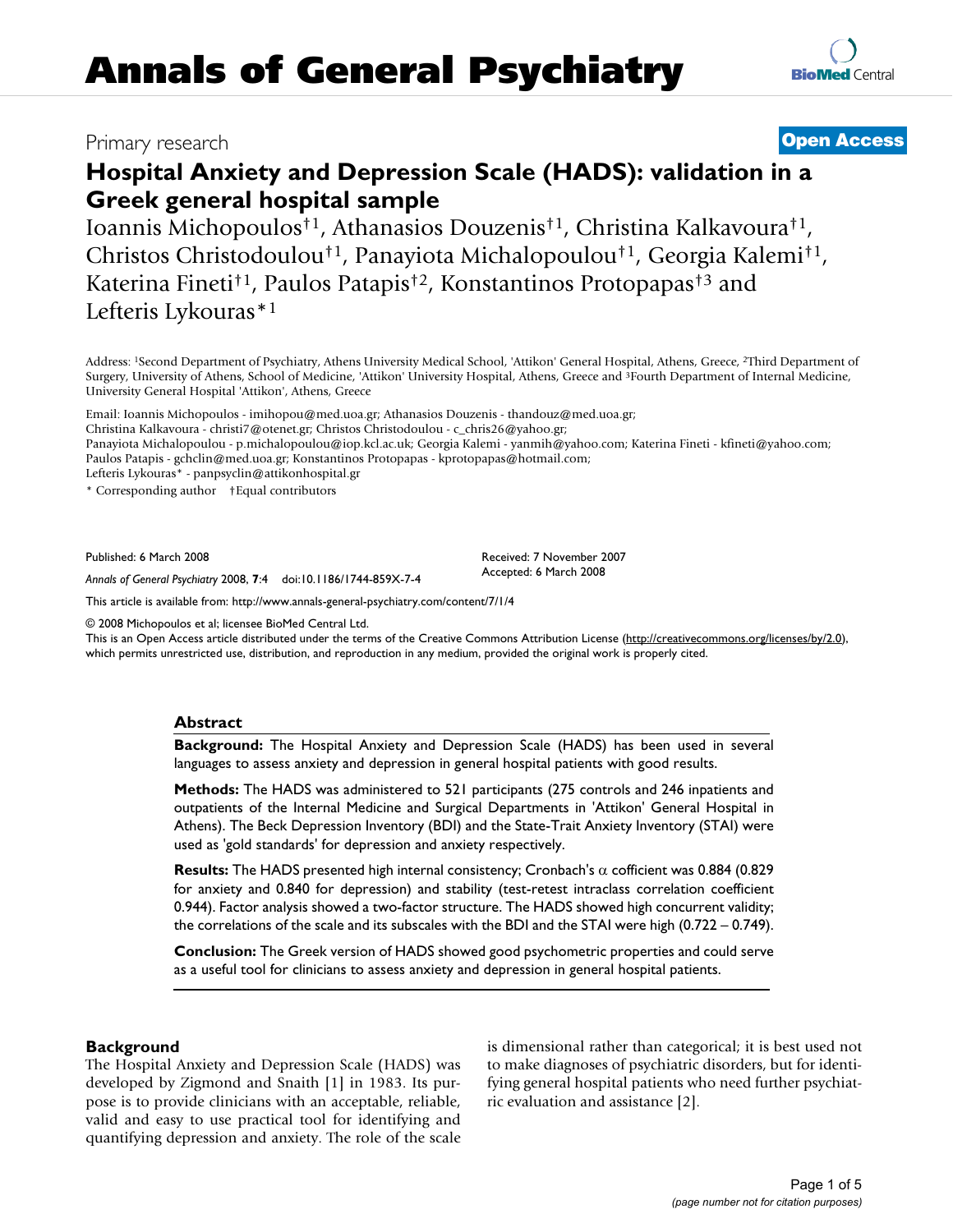Depression and anxiety among general hospital patients could be much higher than is generally assumed, compounding the basic medical condition prognosis. The prevalence of depression in medical and surgical inpatients in Greece, using the Beck Depression Inventory (BDI) [3], was found to be 29% [4]. Proportional findings also include cancer patients (20–25%) [5]. Not only general hospital patients, but also cancer patients have reported that they might benefit from specific interventions aimed at psychological symptoms [6].

The HADS has been translated and widely used in more than 25 countries since its original development [2]. Herrmann, in an extended review, reported that the HADS has demonstrated reliability and validity when used to assess medical patients [2]. Bjelland reached similar conclusions in his review 5 years later [7]. The HADS has been used in the general population [8-10], on general hospital patients [11-14], in cancer care settings [15-17], and even in HIV patients [18]. The HADS has been translated into Greek and validated in a palliative care unit for cancer patients with good results [19].

The aim of this study was to validate the Greek translation of the HADS, and assess its psychometric properties in general hospital patients.

## **Methods**

## *Subjects*

The study was performed by the Second Department of Psychiatry at the 'Attikon' General Hospital in Athens. Three groups participated; one group of elderly inpatients in the Internal Medicine and Surgical Departments, one group of outpatients waiting to be examined in the Internal Medicine Outpatients Department and one general population group which was assessed by mail (this group is referred to as 'controls'). A total of 521 participants completed the study; 246 patients and 275 controls.

## *Instruments*

The HADS is a self-report rating scale of 14 items on a 4 point Likert scale (range 0–3). It is designed to measure anxiety and depression (7 items for each subscale). The total score is the sum of the 14 items, and for each subscale the score is the sum of the respective seven items (ranging from 0–21). It is worth noting that items referring to depression symptoms that describe somatic aspects of depression (e.g. insomnia and weight loss) are not included in the scale. The Greek translation by 'nFer Nelson Publishing' (The Chiswick Centre, 414 Chiswick High Road, London, UK) was used with permission.

The Beck Depression Inventory (BDI) was used to measure depression. It is designed to examine both somatic and cognitive aspects of depression. The BDI is a 21-item

self-reporting scale that has been used, apart from its original purpose (assessment of the severity of known depression), for screening purposes. The Greek version has been translated and validated previously [20] and has been widely used to date.

The State-Trait Anxiety Inventory (STAI)[21] developed by Spielberger is used to measure anxiety. It is a 40-item scale made up of two 20-item subscales (one state and one trait), and has been widely used to asses anxiety not only in clinical but in non-clinical samples. The STAI (Form X) has been translated and validated in Greek [22]. The BDI and STAI were administered to patients only.

All of the scales used are self-rated and were administered by five of the researchers. The aim was that the examiners would interfere as little as possible in the patient's completion of the scales. For homogeneity of the results, the scoring of the scales was performed by only one of the researchers.

## *Statistical analysis*

The following tests were used for the statistical analysis of the data: the Pearson Chi-square test was used for comparison of percentages, and thee Student t test and one-way analysis of variance (ANOVA, with Bonferroni correction) for comparison of means of variables. Correlations were tested by the Pearson  $r$  or the Spearman  $r_s$  coefficients, depending on whether the variables were normally distributed or not. The psychometric properties of the HADS were evaluated by the following: construct validity was assessed by inter-item and inter-scale correlations and exploratory factor analysis (principal components with varimax rotation). The intraclass correlation coefficient was used to explore the test-retest reliability. The internal consistency of the scale was calculated with Cronbach's alpha coefficient (minimum acceptable value for alpha was 0.7). Concurrent validity was assessed by calculating correlations between the HADS and the BDI (the gold standard for depression) and the STAI (the gold standard for anxiety). Statistical analysis was carried out using SPSS (Version 11.0) for Windows (SPSS Inc., Chicago, IL, USA).

## **Results**

## *Patient characteristics*

The demographic data for the participants are listed in Table 1. The patients group consisted of two subgroups: 150 inpatients (elderly inpatients of age > 65 years attending the Internal Medicine and Surgical Departments) and 96 outpatients of all ages waiting to be examined in the Internal Medicine Outpatients Department. The differences in age and sex among the three groups were of statistical significance.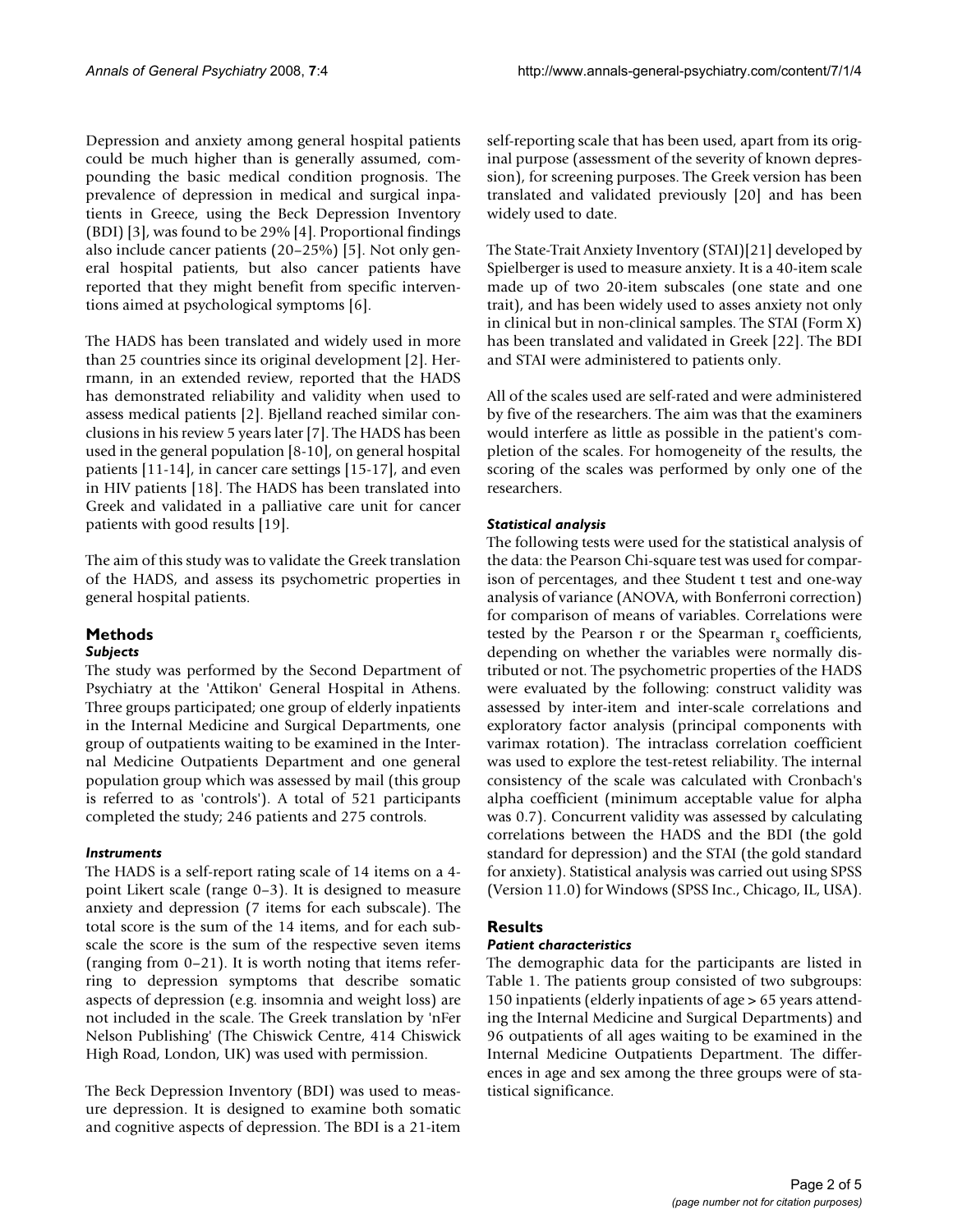|  |  |  | Table 1: Participant emographic data |  |
|--|--|--|--------------------------------------|--|
|--|--|--|--------------------------------------|--|

| Group           | <b>Number</b> | Age (SD)        | Sex (% male) |
|-----------------|---------------|-----------------|--------------|
| <b>Patients</b> | 246           | 64.68 (17.15)   | 46.3         |
| Inpatients      | 150           | 74.14 (7.21)*   | $54.7 +$     |
| Outpatients     | 96            | 49.90 (17.74)*  | $33.3 +$     |
| Controls        | 275           | $37.11(7.62)$ * | $59.3 +$     |
| Total           | 521           | 50.13 (18.94)   | 53.2         |

ANOVA, analysis of variance; SD, standard deviation.

 $*_{p}$  < 0.01 by ANOVA,  $*_{p}$  < 0.01 by Pearson Chi-squared.

The mean scores for HADS, BDI and STAI are listed in Table 2. Comparing patients as a whole to the controls (t test) showed that patients had greater values as assessed by HADS, HADS-D (depression) and HADS-A (anxiety) with a level of statistical significance  $p < 0.001$ . The same finding was generally observed when inpatients and outpatients were compared to controls separately and to each other (using ANOVA after Bonferroni correction); inpatients and outpatients showed higher scores than controls. It is worth noting that although inpatients and outpatients had similar scores on the HADS-D, outpatients showed higher scores on the HADS-A.

Zigmond and Snaith [1] have suggested two cut-off scores for detecting depression and anxiety that have generally been used in most studies; scores of 8 to 10 = doubtful cases, and scores of 11 and higher = valid cases. Bjelland *et al*., in their review, report that most studies conclude the cut-off score of 8 in general population and in somatic patients samples is correct [7]. The same score has been recently proposed by Olsson *et al*. for outpatients [23]. In our patient sample (inpatients and outpatients), the prevalence of doubtful cases was 14.2% for depression and 16.3% for anxiety. The prevalence of valid cases was 13.4% for depression and 15.1% for anxiety. These percentages for patients only were 22.3% for doubtful cases for depression and 17.4% for anxiety and 22.7% for valid cases for depression and 21.9% for anxiety.

#### *Psychometric properties of HADS*

#### *Internal consistency*

The HADS Cronbach's α value for the total HADS was 0.884, for anxiety 0.829 and for depression 0.840. Construct validity measured by item-scale correlations ranged from 0.540 to 0.804 and were always higher for each item with its factor (anxiety or depression). For details see Table 3.

#### *Test-retest reliability*

Fifty of the controls, randomly selected, completed the HADS on two occasions with a 20-day interval. Both the total scale and the two subscales showed high retest stability. The intraclass correlation coefficient for the total HADS was 0.944, for the HADS/anxiety 0.899 and for the HADS/depression 0.837. None of the scales showed statistically significant differences between test and retest.

#### *Factor analysis*

The HADS has a two-factor structure; factor I for depression and factor II for anxiety. All items, with the exception of item 14 (detecting depression), showed higher scores for the factor they were expected to. The factor loadings are shown in Table 4.

The correlation between the anxiety factor II of the HADS and the STAI (state) was  $0.628$  ( $p < 0.001$ ) and the correlation between depression factor I of the HADS and the BDI was  $0.661$  ( $p < 0.001$ ). Correlations between the subscales: HADS/anxiety with HADS/depression: 0.559.

#### *Concurrent validity*

The BDI and STAI were used as gold standards to assess depression and anxiety correspondingly. The correlations between the BDI and STAI and the total HADS were high; BDI: 0.749, STAI (state): 0.758. The correlation between the HADS/anxiety and STAI (state) was 0.774, and between the HADS/depression and BDI: 0.722 (p < 0.001).

#### **Discussion**

In the present study, the HADS was tested on a sample of Greek general hospital patients (inpatients and outpa-

## **Table 2: Patient psychometric data**

| Group                               | <b>HADS</b>              | <b>HADS</b> depression   | <b>HADS</b> anxiety      | <b>BDI</b> | <b>STAI</b> state | <b>STAI trait</b> |
|-------------------------------------|--------------------------|--------------------------|--------------------------|------------|-------------------|-------------------|
| Patients (Inpatients + Outpatients) | $14.0 (7.9)$ *           | 7.3 $(4.4)$ <sup>*</sup> | 6.6 $(4.5)$ <sup>*</sup> | 12.3(8.4)  | 43.1(12.7)        | 38.5(11.6)        |
| Inpatients                          | $12.6(7.9)$ <sup>+</sup> | 7.3(4.7)                 | 5.2(4.2)                 | 10.8(7.2)  | 40.4 (12.3)       | 34.0(9.4)         |
| Outpatients                         | $16.1(7.4)$ <sup>+</sup> | 7.3(3.8)                 | $8.7(4.3)$ <sup>+</sup>  | 14.7(9.5)  | 48.0(12.1)        | 46.7 (10.9)       |
| Controls                            | $9.1(6.1)*+$             | $3.9(3.1)*+$             | 5.1 $(3.7)$ <sup>*</sup> |            |                   |                   |
| Total                               | 11.4(7.4)                | 5.5(4.1)                 | 5.8(4.2)                 |            |                   |                   |

ANOVA, analysis of variance; BDI, Beck Depression Inventory; HADS, Hospital Anxiety and Depression Scale; STAI, State-Trait Anxiety Inventory.  $*_{p}$  < 0.001 in t test patients vs controls;  $\dagger$  p < 0.001 in ANOVA inpatients vs outpatients vs controls.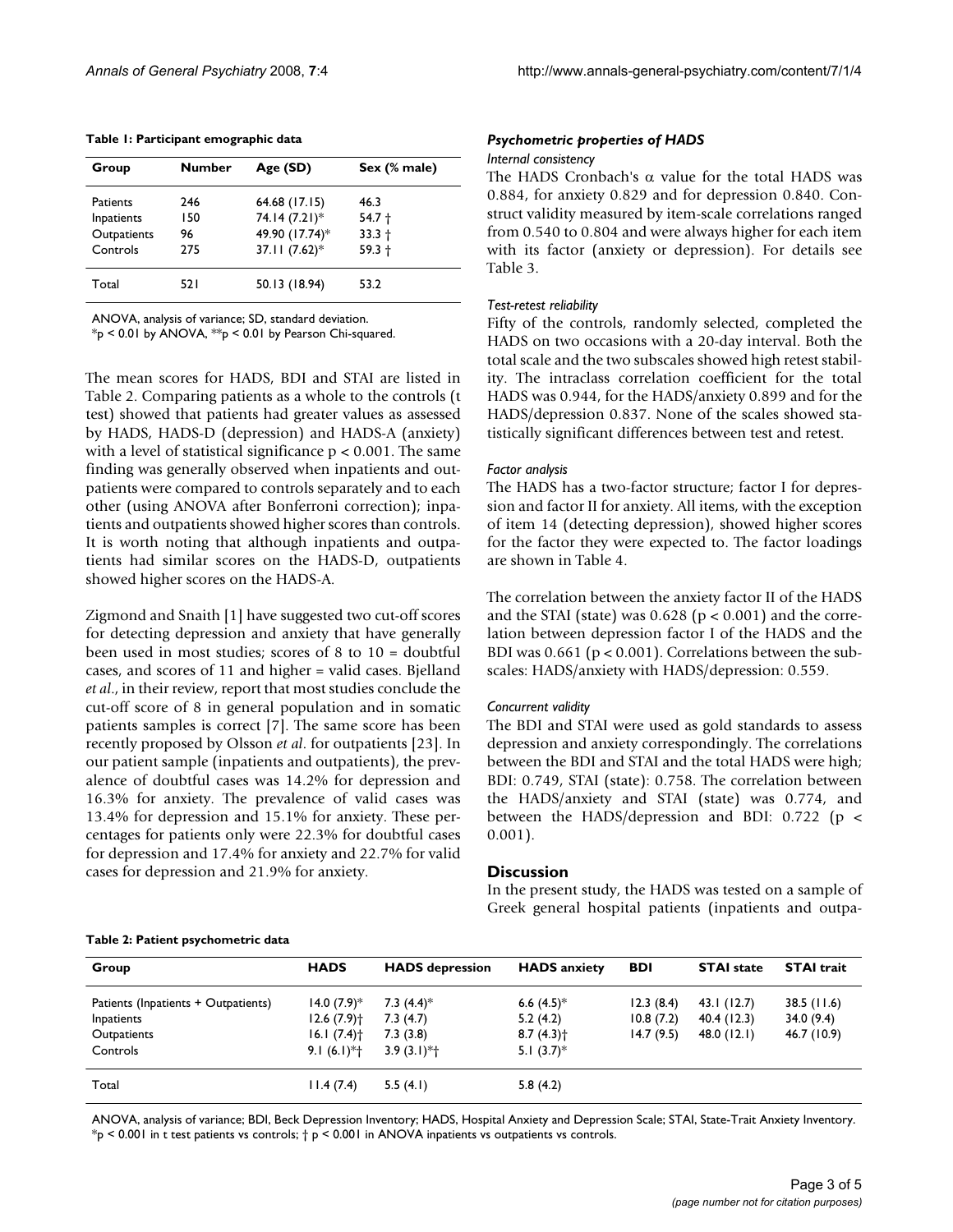| <b>HADS</b> items | <b>HADS</b> | <b>HADS</b> depression | <b>HADS</b> anxiety | Cronbach's $\alpha$ (if item deleted) for the total HADS |
|-------------------|-------------|------------------------|---------------------|----------------------------------------------------------|
| I (anxiety)       | 0.696       | 0.521                  | 0.719               | 0.873                                                    |
| 2 (depression)    | 0.661       | 0.748                  | 0.434               | 0.875                                                    |
| 3 (anxiety)       | 0.625       | 0.372                  | 0.743               | 0.877                                                    |
| 4 (depression)    | 0.691       | 0.765                  | 0.469               | 0.873                                                    |
| 5 (anxiety)       | 0.699       | 0.484                  | 0.762               | 0.873                                                    |
| 6 (depression)    | 0.755       | 0.804                  | 0.544               | 0.870                                                    |
| 7 (anxiety)       | 0.645       | 0.459                  | 0.687               | 0.875                                                    |
| 8 (depression)    | 0.679       | 0.720                  | 0.493               | 0.874                                                    |
| 9 (anxiety)       | 0.688       | 0.521                  | 0.705               | 0.873                                                    |
| 10 (depression)   | 0.519       | 0.665                  | 0.261               | 0.884                                                    |
| II (anxiety)      | 0.462       | 0.215                  | 0.608               | 0.885                                                    |
| 12 (depression)   | 0.669       | 0.782                  | 0.415               | 0.874                                                    |
| 13 (anxiety)      | 0.582       | 0.333                  | 0.702               | 0.878                                                    |
| 14 (depression)   | 0.513       | 0.540                  | 0.375               | 0.882                                                    |

HADS, Hospital Anxiety and Depression Scale, bold: greater values in item-scale correlations.

tients), and controls from the community. The HADS appears to have high internal consistency; Cronbach's  $\alpha$ value for the total HADS was 0.884.

The Greek version of the HADS seems to be bidimensional; thus, it could be considered that the two subscales of the HADS measure anxiety and depression independently. The HADS and its two subscales showed high correlations with the gold standards that were used to measure depression (BDI) and anxiety (STAI).

As expected, patients in general appeared to be more depressed and anxious than the subjects from the general population (controls). Outpatients seemed to be more affected than inpatients in presenting anxiety. This could be attributed to the outpatients' concern about hearing

#### **Table 4: Factor loadings (n = 521)**

| <b>HADS</b> items | <b>Factor I</b> (depression) | Factor 2 (anxiety) |
|-------------------|------------------------------|--------------------|
| l (anxiety)       | 0.466                        | 0.528              |
| 2 (depression)    | 0.742                        | 0.188              |
| 3 (anxiety)       | 0.192                        | 0.712              |
| 4 (depression)    | 0.725                        | 0.245              |
| 5 (anxiety)       | 0.365                        | 0.645              |
| 6 (depression)    | 0.761                        | 0.307              |
| 7 (anxiety)       | 0.311                        | 0.623              |
| 8 (depression)    | 0.679                        | 0.275              |
| 9 (anxiety)       | 0.440                        | 0.547              |
| 10 (depression)   | 0.702                        | $-3.79E - 02$      |
| II (anxiety)      | $-5.17E-02$                  | 0.706              |
| 12 (depression)   | 0.752                        | 0.166              |
| 13 (anxiety)      | 7.875E-02                    | 0.772              |
| 14 (depression)   | 0.346                        | 0.360              |

Extraction method: principal component analysis; rotation method: varimax with Kaiser normalisation. HADS, Hospital Anxiety and Depression Scale, bold: greater values of factor loadings in every item. bad news as a result of their consultation. By contrast, inpatients are in a way settled in the 'safety' of the ward.

The psychometric properties of the G reek version of the HADS are similar with those of other languages [8,9,12- 14]. The HADS generally appears to have a high internal consistency; Cronbach's  $\alpha$  values ranged from 0.870 to 0.885 for all the items of the scale. The item-subscale correlations were moderate to high; from 0.608 to 0.762 for the anxiety items, and from 0.540 to 0.804 for the depression items. The HADS appears to be bidimensional as in the original study by Zigmond and Snaith [1]. All items but one (item 14) loaded in the appropriate factor. Similar findings for one or two, but not always the same, items have been reported not loading to the appropriate factor in many other studies. Most studies report the two factor structure of the HADS [2,7], though there are some exceptions that have reported one factor [16], or three [10,17,24], or even four factors [17]. The study of Mykletun *et al*. with 51,930 participants, which is the largest of all in the literature, concluded a bidimensional structure for the HADS was correct [9].

The HADS property of consisting of two independent subscales can also be shown by its correlations with the scales that were used as gold standards for depression and anxiety. The HADS/anxiety correlated highly with the STAI and the HADS/depression correlated highly with the BDI. There are some studies where the total HADS showed greater correlations than its subscales with BDI and STAI correspondingly [8,12,16,25], but in our study the total HADS correlated to almost the same levels as its corresponding subscales with BDI and STAI (a little higher than HADS/depression with BDI, and a little lower than HADS/anxiety with STAI). It is worth noting that the two HADS subscales had a moderate correlation (0.559) to each other. This could be expected, bearing in mind that